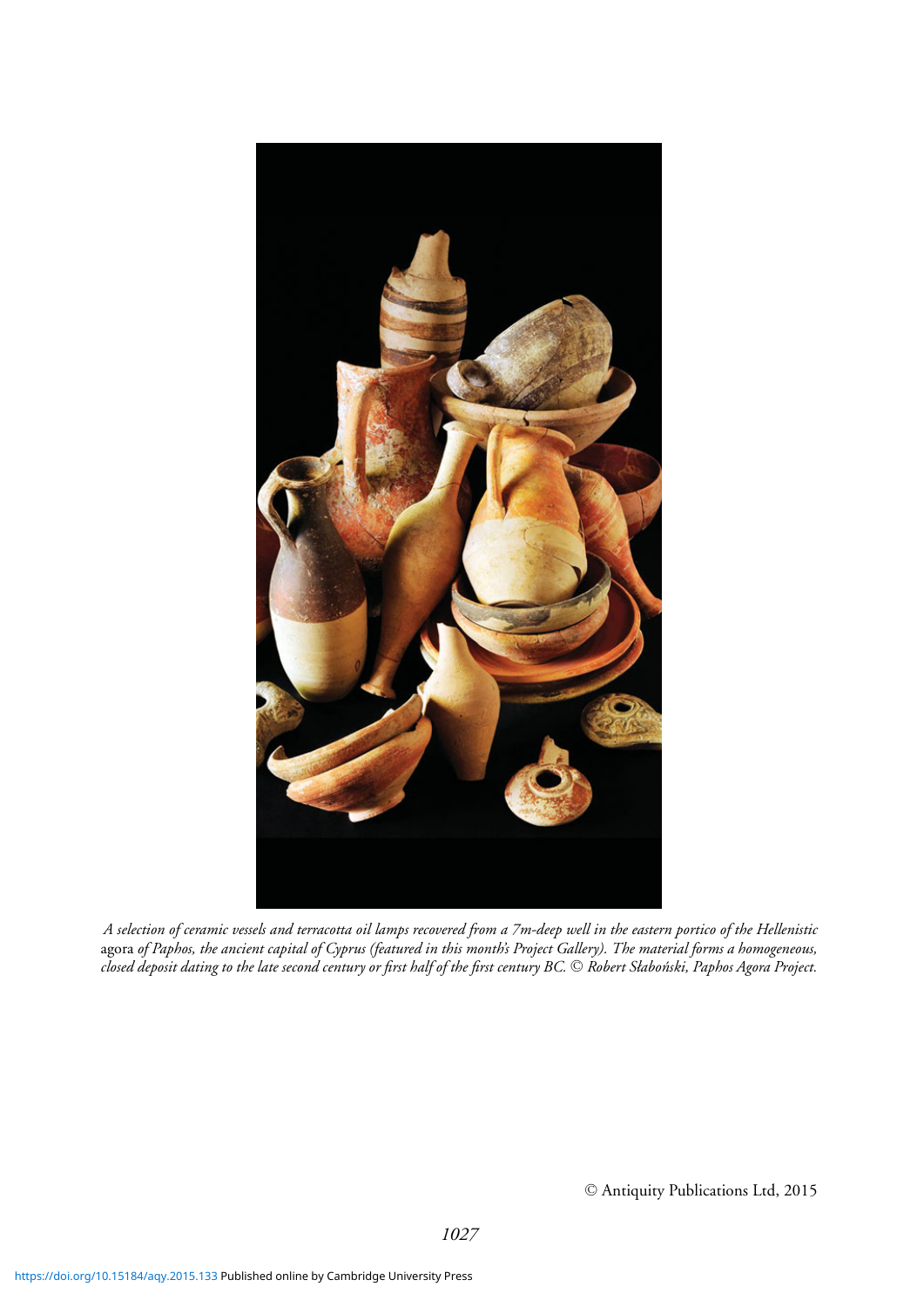$\circ$ Antiquity Publications Ltd, 2015



'Staged' excavation of a later Neolithic henge and Early Bronze Age barrow at Barleycroft Farm/Over, Cambridgeshire, UK, in late Spring 2015 (featured in this month's Project *Gallery).* -C *Dave Webb, Cambridge Archaeological Unit, University of Cambridge.*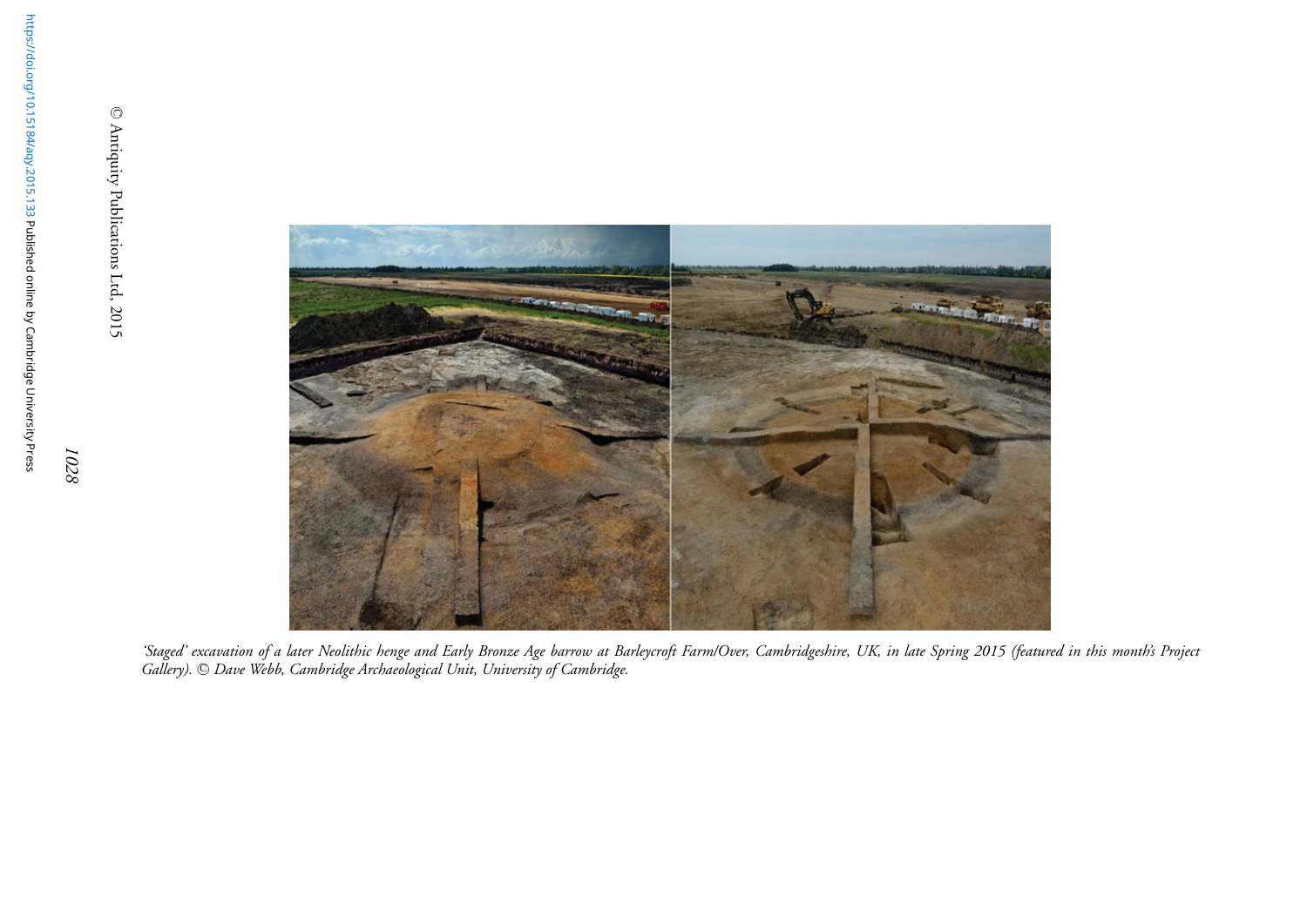# **EDITORIAL**

The summer of 2015 marks the seventieth anniversary of one of the tragic turning points in recent human history: the detonation of the two atomic bombs at Hiroshima and Nagasaki on 6 and 9 August 1945. Those events were soon followed by the Cold War and the build-up of nuclear arsenals capable of obliterating the world population several times over.

Cold War bunkers, missile silos and test sites all form part of 'atomic age archaeology'. In September 2014, George Johnson writing for *National Geographic* drew up a list of '8 places that showcase atomic age archaeology for tourists'. They include locations directly connected with the invention of this devastating new weapon: Ellis Avenue at the University of Chicago and Los Alamos in New Mexico where the research was carried out, and the Trinity Site south of Los Alamos where the first atomic bomb was exploded. They also include the harrowing memorials of Hiroshima and Nagasaki, and Bikini Atoll in the Marshall Islands where islanders were ruthlessly displaced to make way for underwater tests in the 1940s and 1950s. Failed attempts to clean up the nuclear fallout and allow the islanders to return have left it "a destination for divers, who can explore the sunken wreckage and lament the Bikinians' fate".<sup>1</sup>

The physical legacy of the Cold War has become a specialist focus for some archaeologists. With the fall of the Berlin Wall in 1989, many military sites went out of use and began to decay. This prompted a first wave of fieldwork, to record what became a rapidly deteriorating archaeological record. The Berlin Wall itself was a subject of archaeological enquiry (see *Antiquity* 67: 709–33).<sup>2</sup> Meanwhile, here in the UK, English Heritage commissioned a survey of the surviving remains of buildings and bunkers. Although structures designed to withstand nuclear attack were (not surprisingly) in no imminent danger, the survey concluded that many of the more ephemeral features would soon disappear (*Antiquity* 76:  $664 - 66$ )<sup>3</sup>

In the USA, the historic districts of Frenchman Flat and Apple-2, part of the Nevada test site, furnish a material legacy of many atmospheric and underground nuclear tests. Here, Colleen Beck of the Desert Research Institute has carried out a long-running project cataloguing and recording the remains of the various structures built specially to test the effects of a nuclear blast on different kinds of materials. Over 650 buildings, structures and objects associated with nuclear testing have been recorded, along with some exploring

-<sup>C</sup> Antiquity Publications Ltd, 2015 ANTIQUITY 89 347 (2015): 1027–1033 doi[:10.15184/aqy.2015.133](http://dx.doi.org/10.15184/aqy.2015.133)

<sup>1</sup> Johnson, G. 2014. 8 places that showcase atomic age archaeology for tourists. *National Geographic*. 17

<sup>&</sup>lt;sup>2</sup> Baker, F. 1993. The Berlin Wall: production, preservation and consumption of a 20th-century monument. *Antiquity* 67: 709–33. <sup>3</sup> James, N. 2002. The Cold War. *Antiquity* 76: 664–66.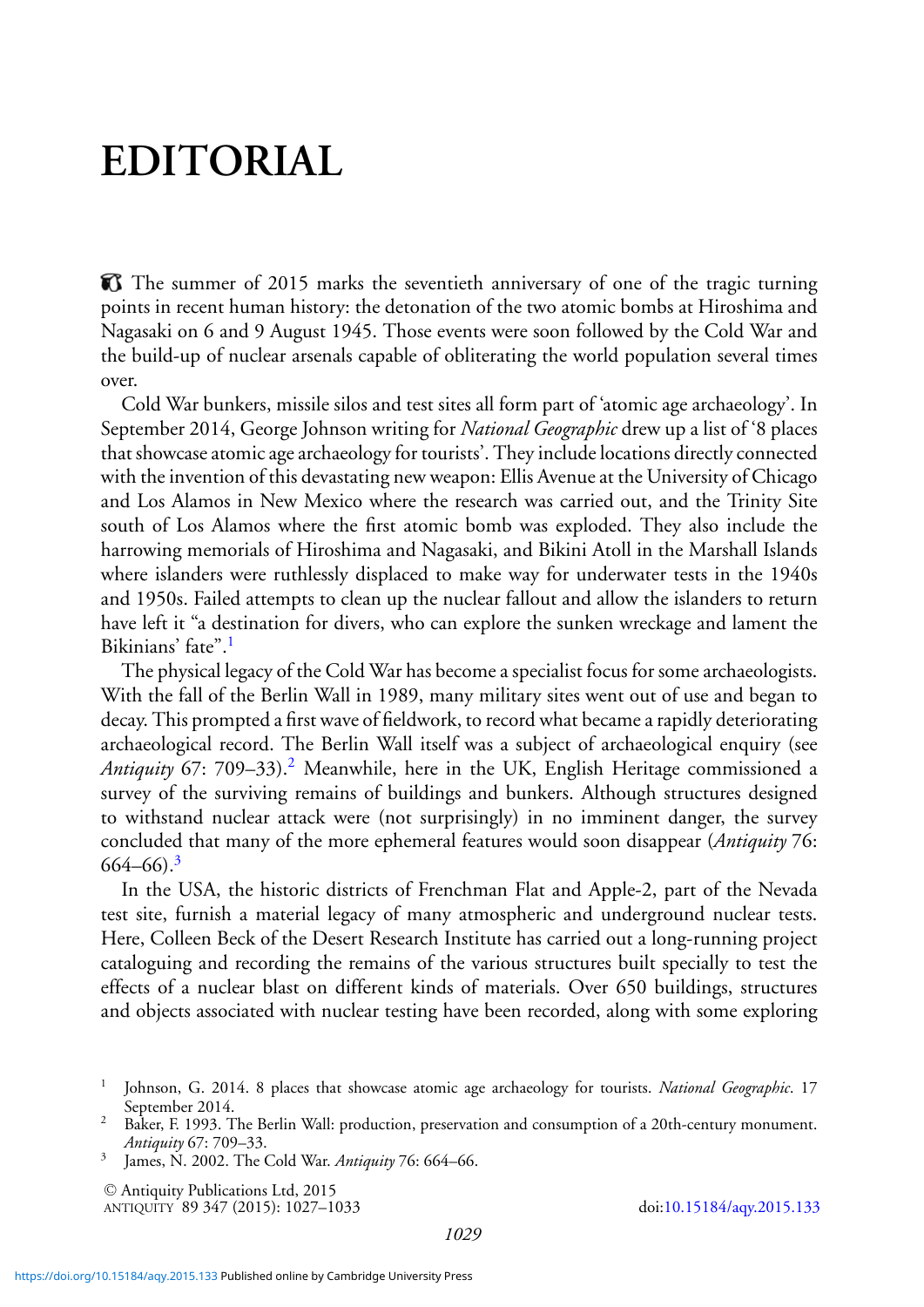#### *Editorial*

the use of nuclear technology for peaceful purposes. The entire landscape is a remarkable testimony to the post-war condition.<sup>4</sup>



*Apple II house at the Nevada Test Site (photograph: John Schofield).*

For archaeology, as we know, one unexpected outcome of the nuclear bomb was the development of radiometric dating techniques. O.G.S. Crawford, founder and first editor of *Antiquity*, began his editorial notes for September 1949 with a striking announcement:

*A discovery has been made in America which may be of the greatest use to archaeologists. It consists of a method of dating dead pieces of formerly living substances (such as wood and bone) by means of their radiocarbon content*. 5

Less encouragingly, he continued: "The details are highly technical and beyond the comprehension of those who are not specialists". The technique he was describing was (of course) radiocarbon dating, a cornerstone of modern archaeology.

Crawford summarised the results of Libby's initial results, dating wooden objects from ancient Egypt. Subsequently, the method underwent a series of refinements, notably treering calibration in the 1960s, and then the introduction of the AMS technique in the 1980s, which enabled much smaller samples to be dated. More recently still, there has been a further 'revolution', with the introduction of Bayesian statistical analysis allowing radiometric dating results to be combined directly with archaeological information. As Buck and colleagues wrote in *Antiquity* almost 25 years ago, Bayesian statistics have "wide

<sup>4</sup> Beck, C.M. 2014. Nevada test site, in Smith, C. (ed.) *Encyclopedia of global archaeology*: 5247–52. New York: Springer.<br>Crawford, O.G.S. 1949. Editorial. *Antiquity* 91: 113.

<sup>-</sup><sup>C</sup> Antiquity Publications Ltd, 2015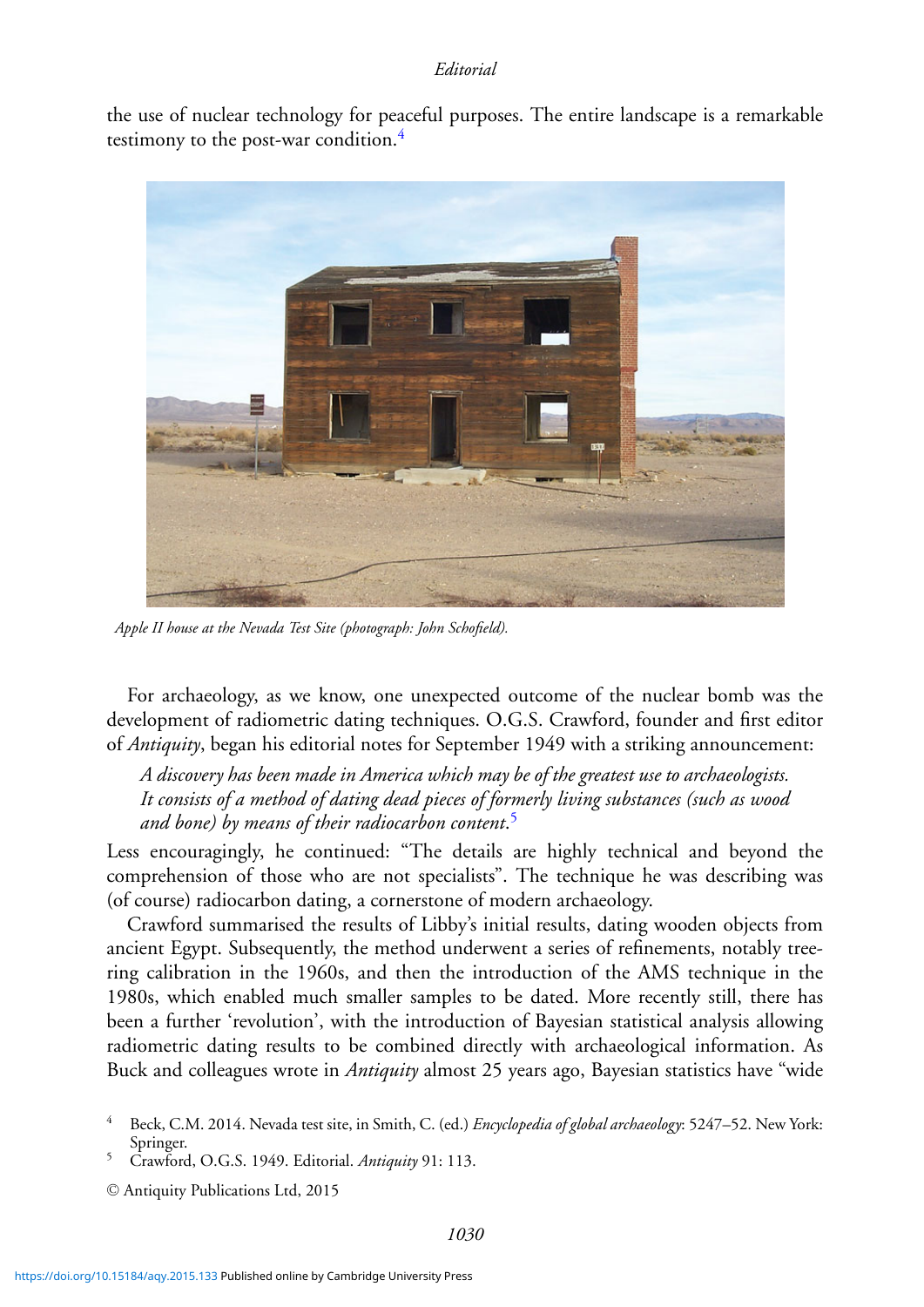### *Chris Scarre*

applicability to radiocarbon determinations from sites where good information exists about the relationship between the events being dated" (Buck *et al. Antiquity* 65: 819).<sup>6</sup>

Bayesian analysis has been applied with great success to a growing variety of prehistoric subjects, including British Neolithic long barrows, Catalhöyük, Hawaiian temples and Great Zimbabwe, many of them featured in *Antiquity*. In the current issue, Nenad Tasic´ and colleagues report the results of a further application of this technique to the impressive prehistoric tell-settlement of Vinča-Belo Brdo in Serbia, on the banks of the River Danube. Vinča was one of the sites that helped fix the prehistoric chronology of Europe for Gordon Childe in *The Danube in prehistory* and *The dawn of European civilization*, almost a century ago. Its 10m-high stratigraphy of successive occupation layers made it key to unravelling the prehistoric sequence of south-east and Central Europe in the decades before absolute dating methods were available. That deep stratigraphy also makes it an ideal subject today for the application of Bayesian chronological modelling.

Tell sites are a common feature of south-west Asia, but in Europe they are largely confined to the Balkans and the south-east; they do not spread far into Central Europe. Where they do occur, however, they all too easily steal centre stage through their size and prominence. A ploughed-out settlement buried in a field can hardly compete for visual impact with a 10mhigh settlement mound. But for all their visibility, it would be entirely wrong to conclude that every Neolithic denizen of south-east Europe lived on a tell—many people did not, and, furthermore, the tell settlements themselves did not last beyond the end of the Late Neolithic. What caused them to be abandoned? The new dating programme reveals that at Vinča-Belo Brdo the end was associated with dramatic conflagrations. Within a space of only 25 years, perhaps even less, houses on top of the tell were twice burned to the ground. The precise chronology now available is vital to understanding the sequence of events, but it does not in itself show us how these fires were caused. Aggression is at least one possibility. Did the Vinča community collapse in a maelstrom of violence and insecurity? Or were these merely accidents, kitchen fires, fanned by the wind to consume entire neighbourhoods? At all events, nobody returned to rebuild.

Given the huge potential of AMS radiocarbon dating, applicable to smaller and smaller samples at lower and lower costs, coupled with clever statistical modelling, it is a sobering thought that all may not continue to be well, at least not as far as samples of relatively recent age are concerned. Yet such is the warning sounded by Heather Graven of Imperial College London. Writing recently in the *Proceedings of the National Academy of Sciences*, she points out that the massive increase in fossil  $CO<sub>2</sub>$  emissions over the past century is ageing the atmosphere artificially.  $CO<sub>2</sub>$  released by fossil fuels has lost virtually all of its <sup>14</sup>C. It constitutes an increasingly large proportion of the earth's atmospheric  $CO_2$ , which is absorbed by living things. As levels of fossil fuel  $CO<sub>2</sub>$  continue to rise, those living things will begin to have  $^{14}C$  signatures equivalent to archaeological samples of up to 2000 years old. As Graven concludes, "For archaeological or other items that are found without sufficient context to rule out a modern origin, radiocarbon dating will give ambiguous results".7 That

© Antiquity Publications Ltd, 2015

<sup>6</sup> Buck, C.E., J.B. Kenworthy, C.D. Littonal & A.F.M. Smith. 1991. Combining archaeological and radiocarbon information: a Bayesian approach to calibration. *Antiquity* 65: 819.<br>Graven, H.D. 2015. Impact of fossil fuel emissions on atmospheric radiocarbon and various applications of

radiocarbon over this century. *Proceedings of the National Academy of Sciences USA* 112: 9542–45.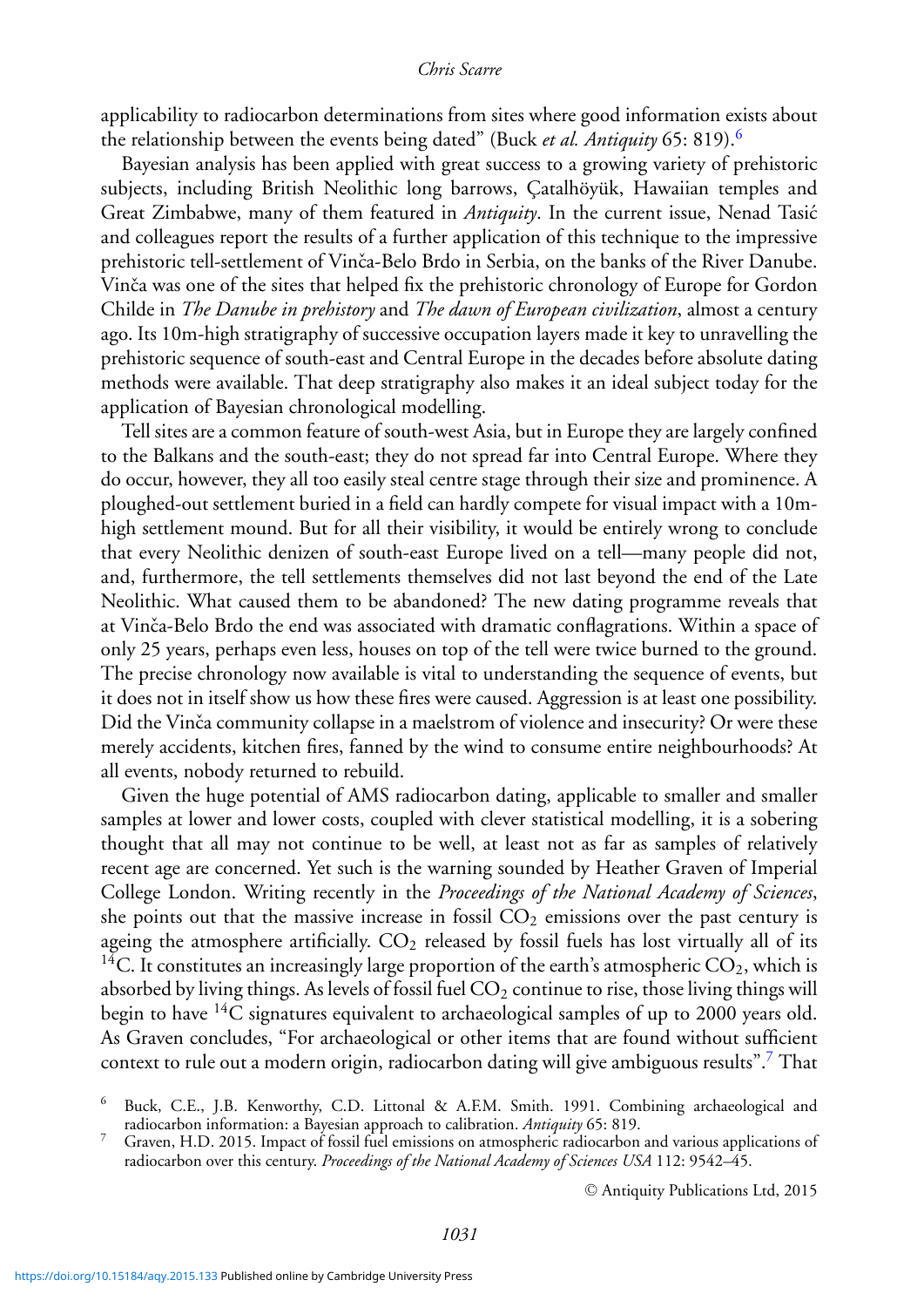### *Editorial*

might not matter for many archaeological samples, but it could have a profound impact on forensics, for example. What if one were unable to distinguish between a recently deceased murder victim and an individual who perished several centuries ago?

## *Mummies at home?*

Fossil fuel emissions may complicate the future of the recent past, but for bodies long dead they should not pose a problem. Those bodies, however, come with their own attendant complexities. The skeleton we excavate is the product of both taphonomic transformations and cultural manipulation. It is, indeed, very much an artefact, but one whose post-mortem trajectory may be very difficult to reconstruct from the remains as they stand. Consider, for example, the account of one burial custom in Western Australia, described by a colonial official just over a century ago:

*At Princess Charlotte Bay, although every effort is made to prevent a fatal termination to sickness or accident within the precincts of a camp, by removing the moribund patient to a distance, there appears to be no compunction about bringing the corpse back immediately after death, and temporarily burying it well within the camping ground. [ . . . ] After some three or four days, when the friends and relatives who have been sent for are gathered round, the body is exhumed, and packed up in a piece of bark, the ends of which overlap like a tongue, while the sides are sewn across in single boot-lace style. In this fashion the corpse is carried about from camp to camp for a long period, many months maybe, indeed until such time as the deceased tells his brother, uncle, etc., who it was that doomed or put him to death* (Roth 1907: 371).8

A little later, the same writer tells us of the Torilla or Pine Mountain. Here the custom was to bury the body of an adult male in a shallow grave half a mile from the camp; after decomposition, the bones were disinterred and deposited in a triangular aperture cut in a hollow tree.

Such behaviours are going to be hard to recognise from archaeological remains, but careful observation and innovative analysis can sometimes reveal that burial practices in the past even the prehistoric past—were just as complex. Witness the story revealed by Thomas Booth and co-authors (pp. 1155–73). It was a considerable surprise to learn a few years ago that two Bronze Age skeletons excavated beneath Late Bronze Age roundhouses on South Uist, a small island off the west coast of Scotland, had been mummified (*Antiquity* 2005: 529– 46).9 Further surprise was occasioned by the discovery that these were not complete bodies but composites, in which parts of several different individuals were combined together. The Merina of Madagascar practise unusual (and to our minds rather gruesome) customs in which the fully or partially decomposed remains of dead kinsfolk are rewrapped and recombined during occasional *famadihana* ceremonies (Bloch 1971).<sup>10</sup> It is possible that some prehistoric

<sup>8</sup> Roth, W.E. 1907. North Queensland ethnography. Bulletin 9. Burial ceremonies and disposal of the dead. *Records of the Australian Museum* 6: 365–403.<br>Parker Pearson, M., A. Chamberlain, O. Craig, P. Marshall, J. Mulville, H. Smith, C. Chenery, M. Collins,

G. Cook, G. Craig, J. Evans, J. Hiller, J. Montgomery, J.-L. Schwenninger, G. Taylor & T. Wess. 2005. Evidence for mummification in Bronze Age Britain. Antiquity 79: 529–46.

<sup>&</sup>lt;sup>10</sup> Bloch, M. 1971. *Placing the dead: tombs, ancestral villages, and kinship organization in Madagascar. London:* Seminar Press.

<sup>-</sup><sup>C</sup> Antiquity Publications Ltd, 2015